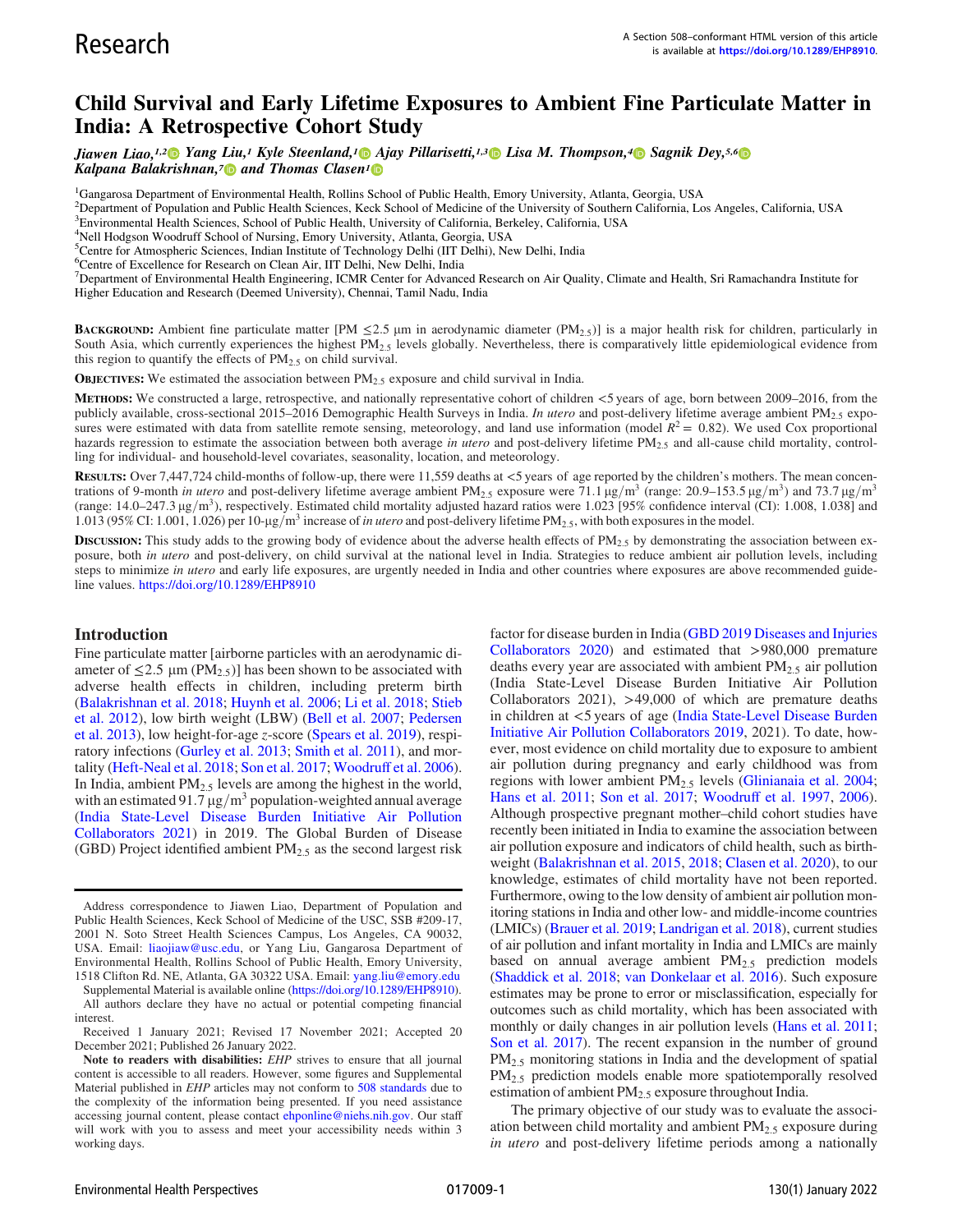representative, retrospective cohort based on maternal-reported data in the Demographic and Health Surveys [DHS, also known as the National Family Health Survey 2015–2016 (NFHS-4)] in India. To estimate time-dependent ambient  $PM_{2.5}$  exposure for the cohort, we developed a monthly ambient  $PM_{2.5}$  model with 0.1° resolution between 2009–2018 over the entire Indian subcontinent. Our ground station–validated model was developed using machine learning, with multiple inputs from satellite remote sensing, meteorological data, and land use information.

## Methods

## Study Design and Population

We conducted a retrospective cohort study of a nationally representative sample of children 0–59 months of age born throughout India (as of 2019, 29 states and 5 Union Territories, excluding the Andaman and Nicobar Islands and Lakshadweep Union Territories), whose mothers participated in the 2015–2016 DHS/ NFHS-4 between January 2015 and November 2016. The design of the DHS/NFHS-4 has been described elsewhere ([IIPS and ICF](#page-8-20) [2017](#page-8-20)). Briefly, DHS/NFHS-4 is cross-sectional survey using a two-stage stratified sampling framework to collect information from a nationally representative sample of households with women 15–49 years of age and all of their children. Each respondent answered survey questions separately for all children no matter whether the child was still alive at the time of interview. We included children born to women no more than 5 y preceding the survey. Three tiers of all-cause mortality—including neonatal mortality (death at <1 month of age), infant mortality (death at <12 months of age), and child mortality (death at <60 months of age)—were outcome variables in our study. Child birth year and month, child death year and month (if the child died before interview), and potential confounders were reported by mothers during the DHS/NFHS-4 interview during the 2015– 2016 period. The child-, maternal-, and household-level covariates were also reported by mothers at the end of the follow-up period. We calculated follow-up time in months, starting from child birth until child death as the failure event and the month of the DHS/NFHS-4 survey or passing the at-risk age as the censoring event.

Because this study analyzed only publicly available data without personal identifiers, the institutional review board (IRB) of Emory University determined this study not to be human subject research and did not require IRB review. Data analyses were conducted between March and September 2019.

## Ambient  $PM_{2.5}$  Exposure and Meteorological Variables

In this study, we developed a random forest (RF) model to predict monthly ambient  $PM_{2.5}$  concentrations at a 0.1° spatial resolution  $\sim$  11 km at the equator) over the entire Indian subcontinent, from 2009 to 2018 (10 y). This approach has been shown to have reliable historical prediction capabilities, to allow a variety of input variables, and to have good agreement with ground measurements from previous studies for modeling ambient PM<sub>2.5</sub> concentrations in East Asia and Latin America ([Vu et al. 2019;](#page-9-4) [Xiao et al. 2018](#page-9-5)). Other advantages of RFs are that these models can work with correlated predictors, can provide variable importance vectors to compare the influence of variables, and are not likely to overfit ([Xiao](#page-9-5) [et al. 2018](#page-9-5)).

First, we collected daily ambient PM<sub>2.5</sub> concentration between 2015 and 2018 from air monitoring stations across India from the Central Pollution Control Board [\(https://app.cpcbccr.com/ccr/#/](https://app.cpcbccr.com/ccr/#/caaqm-dashboard-all/caaqm-landing) [caaqm-dashboard-all/caaqm-landing](https://app.cpcbccr.com/ccr/#/caaqm-dashboard-all/caaqm-landing)) and hourly data at the U.S. Embassy and Consulates in India from AirNow [\(https://airnow.](https://airnow.gov/) [gov/\)](https://airnow.gov/). We excluded daily  $PM<sub>2.5</sub>$  concentrations that were outside of 3 standard deviations of the mean for the log-transformed data (0.05%; exclusions were values outside of  $4.2-845 \mu g/m^3$ ) because we believed these measurements may not be plausible. For hourly PM<sub>2.5</sub> concentration data from U.S. embassies or consulates, we removed data that lacked valid quality checks and daily average concentrations with at <18 hourly measurements (2.2%).

Daily average  $PM_{2,5}$  measurements from stations within the same  $0.1^{\circ} \times 0.1^{\circ}$  grid were averaged, resulting in 56,834 grid-day PM<sub>2.5</sub> measurements (Table S1). We averaged gridded daily PM<sub>2.5</sub> measurements into gridded monthly PM<sub>2.5</sub> averages if more than 15 d had valid daily measurements for a given grid cell in a given month. We ended up with 1,446 grid-months of PM2:<sup>5</sup> measurements during 2017–2018 from 134 ground air pollution monitoring stations for model development and 465 gridmonths of  $PM_{2.5}$  measurements during 2015–2016 from 57 stations for model hindcasting evaluation.

We used multiple satellite-retrieved aerosol, nitrogen dioxide  $(NO<sub>2</sub>)$ , fire spot data, and vegetation index products; global meteorological and aerosol reanalysis models; land use information; and population density data for the period between 2009 and 2018 as inputs for our model. Briefly, we used Moderate Resolution Imaging Spectroradiometer (MODIS) Collection 6 level-2 aerosol optical depth (AOD) products (MOD04\_L2 and MYD04\_L2) at a 10-km resolution collected by the Aqua and Terra satellites, from the Distributed Active Archive Center ([https://ladsweb.modaps.](https://ladsweb.modaps.eosdis.nasa.gov/) [eosdis.nasa.gov/](https://ladsweb.modaps.eosdis.nasa.gov/)) ([Levy and Hsu 2015\)](#page-8-21). We used Deep Blue (DB) and Deep Blue/Dark Target combined parameters (Combined) from MODIS retrials and assigned and averaged the centroid of each retrial to create  $0.1^\circ \times 0.1^\circ$  grid cells and calculate monthly average AOD value for DB and Combined algorithms. We then conducted gap-filling of the missing AOD values for the period similar to previous study [\(Xiao et al. 2018\)](#page-9-5). Table S2 summarizes the AOD data missingness patterns, and Figure S1 shows the Combined AOD parameter and DB AOD parameter spatial distribution after gap-filling. The aerosol absorbing index in visible and ultraviolet light and tropospheric  $NO<sub>2</sub>$  density data were obtained from the Ozone Monitoring Instrument, downloaded from the Goddard Earth Sciences Data and Information Service Center [\(https://mirador.gsfc.nasa.gov/\)](https://mirador.gsfc.nasa.gov/). We also collected active fire data obtained from the Information for Resource Management System [\(https://earthdata.nasa.gov/earth-observation-data/near-real-time/](https://earthdata.nasa.gov/earth-observation-data/near-real-time/firms) fi[rms](https://earthdata.nasa.gov/earth-observation-data/near-real-time/firms)) and the Normalized Difference Vegetation Index from the MODIS Vegetation Indices in the Distributed Active Archive Center [\(https://ladsweb.modaps.eosdis.nasa.gov/\)](https://ladsweb.modaps.eosdis.nasa.gov/).

Daily meteorological data and aerosol diagnostics were obtained from the Goddard Earth Observing System Data Assimilation System 5/Modern-Era Retrospective analysis for Research and Applications (MERRA-2; [https://gmao.gsfc.nasa.](https://gmao.gsfc.nasa.gov/reanalysis/MERRA-2/) [gov/reanalysis/MERRA-2/](https://gmao.gsfc.nasa.gov/reanalysis/MERRA-2/)) [\(Bosilovich et al. 2015\)](#page-8-22). Elevation data was collected from the National Aeronautics and Space Administration's Advanced Spaceborne Thermal Emission and Reflection Radiometer Global Digital Elevation Model (version 2). Highway, primary road, and other road density parameters were obtained from the Global Roads Inventory Project [\(Meijer](#page-8-23) [et al. 2018](#page-8-23)). Yearly varying population numbers for 2009–2018 were obtained from the LandScan Global Population Database. All of the above variables were assigned into  $0.1^{\circ} \times 0.1^{\circ}$  grid cells, and their monthly averages were used as predictors in the PM2:<sup>5</sup> model. Details of these variables are listed in Table S3.

We trained the RF model on gridded monthly mean  $PM_{2.5}$  concentrations from the 2017–2018 period ( $N = 1,446$ ) and evaluated model performance using standard, spatial, and temporal 10-fold cross-validation (CV). Spatial CV refers to using data from 90% of grids for developing the model and then testing the model on the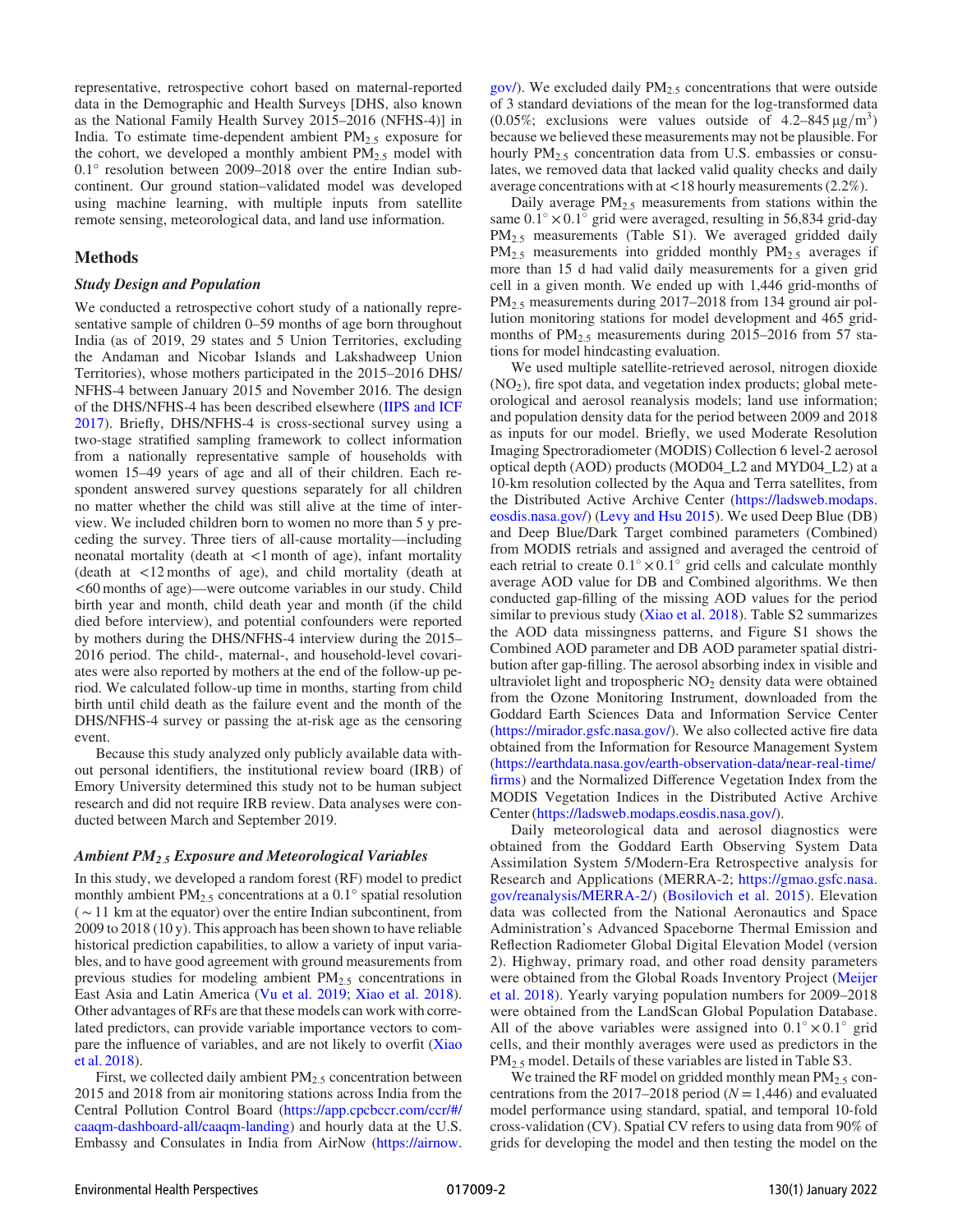remaining 10% of grids; temporal CV relies on using 90% of monthly data to develop the model and then testing the model based on the remaining 10% of monthly data. We also evaluated the hindcasting performance of the model using monthly data from the 2015–2016 period ( $N = 456$ ). Root-mean-squared error (RMSE) and  $R^2$  values from 10-fold cross-validation and from hindcasting were reported to evaluate the historical prediction performance of the model. We then estimated population-weighted annual mean  $PM_{2.5}$  concentrations over India during 2009–2018, evaluated the change of  $PM_{2.5}$  levels over those 10 y, and compared our estimates with other published databases [\(India State-](#page-8-12)[Level Disease Burden Initiative Air Pollution Collaborators 2019](#page-8-12); [Shaddick et al. 2018](#page-8-19); [van Donkelaar et al. 2016](#page-9-3)). Predicted ambient monthly PM<sub>2.5</sub> levels were matched to each child with geocoordinates at the cluster level [a primary sampling unit (PSU) or a segment of a PSU, of around 100–150 households] provided by DHS/NFHS-4. For each child, we assigned the 9-month average  $PM_{2.5}$  concentrations prior to birth as the *in utero*  $PM_{2.5}$  exposure. We treated post-delivery average PM<sub>2.5</sub> exposures as time dependent and defined them as the average PM<sub>2.5</sub> concentration from the calendar month of child birth through each month the child was at risk, until the month of death or censoring.

Meteorological variables including monthly air temperatures at 2 m and monthly rainfall precipitation were included as well, and they were also matched with the geo-coordinates of households (in the same way as performed for  $PM_{2,5}$  exposure). Monthly air temperatures at 2 m values were extracted from MERRA-2 data [\(Bosilovich et al. 2015\)](#page-8-22), and monthly rainfall precipitation in mm/ month were extracted from Climate Hazards Group InfraRed Precipitation with Station data [\(Funk et al. 2015](#page-8-24)). R (version 3.5; R Development Core Team) with the randomForestSRC (version 4.6) package was used for  $PM_{2.5}$  modeling, prediction, and assignment of PM<sub>2.5</sub> and meteorological variables for each child.

#### Statistical Analysis

We used Cox proportional hazards regression models with followup in calendar months as the time variable and child death as the outcome. We included 9-month in utero and time-dependent, postdelivery average ambient  $PM<sub>2.5</sub>$  exposure to estimate adjusted hazard ratios (HRs) relating child mortality risk with  $10-\mu g/m^3$ increases of  $PM_{2.5}$  exposure. In this model, the estimated effects of  $PM<sub>2.5</sub>$  exposure during in utero and post-delivery periods were adjusted for each other. We also used single-exposure models with  $PM<sub>2.5</sub>$  exposures from either the *in utero* or post-delivery periods for comparison. We used a set of confounders from the previous literature and a directed acyclic graph (Figure S2) to identify covariates to be included in the Cox regression model [\(Heft-Neal et al.](#page-8-8) [2018](#page-8-8); [Spears et al. 2019;](#page-8-5) [Subramanian et al. 2009](#page-9-6)). The prespecified time-independent covariates included child sex, birth month and year, birth order, and location of birth (institutional birth or not); multibirths; and mother's age at child birth, height, marital status, education (whether above secondary level), maternal smoking (yes/no), secondhand smoke exposure in the home (yes/no), wealth index, urban or rural location of households, geographical region/zonal council (Northern, Central, North Eastern, Eastern, Western, and Southern, based on [https://www.mha.gov.in/zonal](https://www.mha.gov.in/zonal-council)[council\)](https://www.mha.gov.in/zonal-council), primary cooking fuel, and toilet facilities. The household wealth index was calculated and provided by DHS/NFHS-4 using principle component analysis of household ownership of assets [\(Staveteig and Mallick 2014](#page-8-25)). We dichotomized toilet facilities as whether they were safely managed based on the World Health Organization (WHO) and United Nations Children's Fund Joint Monitoring Program [\(Croft et al. 2018](#page-8-26); [WHO/UNICEF JMP for](#page-9-7) [Water Supply, Sanitation and Hygiene 2018\)](#page-9-7), and dichotomized cooking fuel as clean (electricity, liquefied petroleum gas, natural gas, and biogas) or dirty (kerosene, coal, wood, straw, agriculture crop residue, and dung). Time-dependent covariates included monthly rainfall precipitation and monthly temperature. Child birth year and month, sex, and the geographical region of households were modeled as strata. Unique baseline hazard functions were given for all 927 strata of combinations of these strata. Robust variance estimation for coefficients was used. For tied outcomes, Breslow's method was used. Table S4 provides the details on the variables used in the Cox regression models. Although we did not include children born with LBW because it has been found to be a potential intermediate variable between air pollution and childhood death ([Hernández-Díaz et al. 2006\)](#page-8-27), we conducted sensitivity analysis adjusting for LBW in our study population, as described below. We also tested the association between LBW and in utero  $PM_{2.5}$  exposure, and between LBW and child mortality. We stratified the Cox regression by child birth month and year, child sex, and geographical regions (927 strata) to account for spatiotemporal and sex differences in child survival. In addition, we included the sample probability weight from DHS/NFHS-4 in the Cox regression [\(Equation 1\)](#page-2-0).

<span id="page-2-0"></span>
$$
h_g(t, Z, X(t)) = h_{0g}(t) \exp\left[\beta^T Z + \delta^T X(t)\right].
$$
 (1)

 $h<sub>g</sub>(t)$  is the hazard function (probability of death) at month t, and g refers to the (1–927) strata of child birth month, sex, and geographical location. Z is the vector containing time-independent variables, including in utero  $PM_{2.5}$  exposure, and  $X(t)$  are the timedependent variables including post-delivery  $PM_{2.5}$  exposure. The association between  $PM_{2.5}$  and child mortality was reported as the HR per 10- $\mu$ g/m<sup>3</sup> increase of PM<sub>2.5</sub>, and we also calculated the HR per interquartile range (IQR) increase of  $PM_{2.5}$  (40.6  $\mu$ g/m<sup>3</sup>) to compare other studies. To evaluate whether effects of  $PM_{2.5}$  differed across covariates, we conducted subgroup stratified analysis of the two-exposure models. The proportional hazards assumption for in utero and post-delivery average  $PM<sub>2.5</sub>$  exposure was tested on the basis of Schoenfeld residuals on time, and we found it did not violate the proportional hazards assumption ( $p > 0.05$ ). The correlation matrix of the predictor estimation from the Cox regression model was calculated to check multicollinearity, and the Akaike information criterion (AIC) was calculated to compare single- and two-exposure models. We conducted subgroup analysis by conducting separate models by stratifying variables including sex, LBW, delivery mode, whether multibirth, maternal age, maternal height, education, maternal smoking, secondhand smoking, household wealth index, cook fuel type, toilet type, urbanity, marital status, and geographical location, and we tested the hypothesis that there were no interaction effects between in utero and post-delivery PM<sub>2.5</sub> effects with each of the stratifying variables.

To examine the robustness of our results, we conducted additional sensitivity analyses. We added LBW back to the model (modify 1); conducted analysis using stratified variables as timeindependent covariates (modify 2); adding additional clusterlevel covariates, including the percentage of household with improved toilets and clean cooking fuels (modify 3); performing unweighted analysis without sample weight (modify 4); using generalized estimating equations to account for the additional correlation within household (modify 5) and cluster level (modify 6); replacing post-delivery lifetime  $PM_{2.5}$  exposure with monthly exposure (modify 7); and performing crude analysis without adjusting covariates (modify 8). In addition, we also conducted an analysis treating in utero and post-delivery  $PM_{2.5}$  as categorical variables using quartiles of exposure in the model and tested the linear trend of the categorized exposure.

Last, we calculated the population attributable fraction (PAF) as the burden of child mortality from ambient  $PM_{2.5}$  exposure.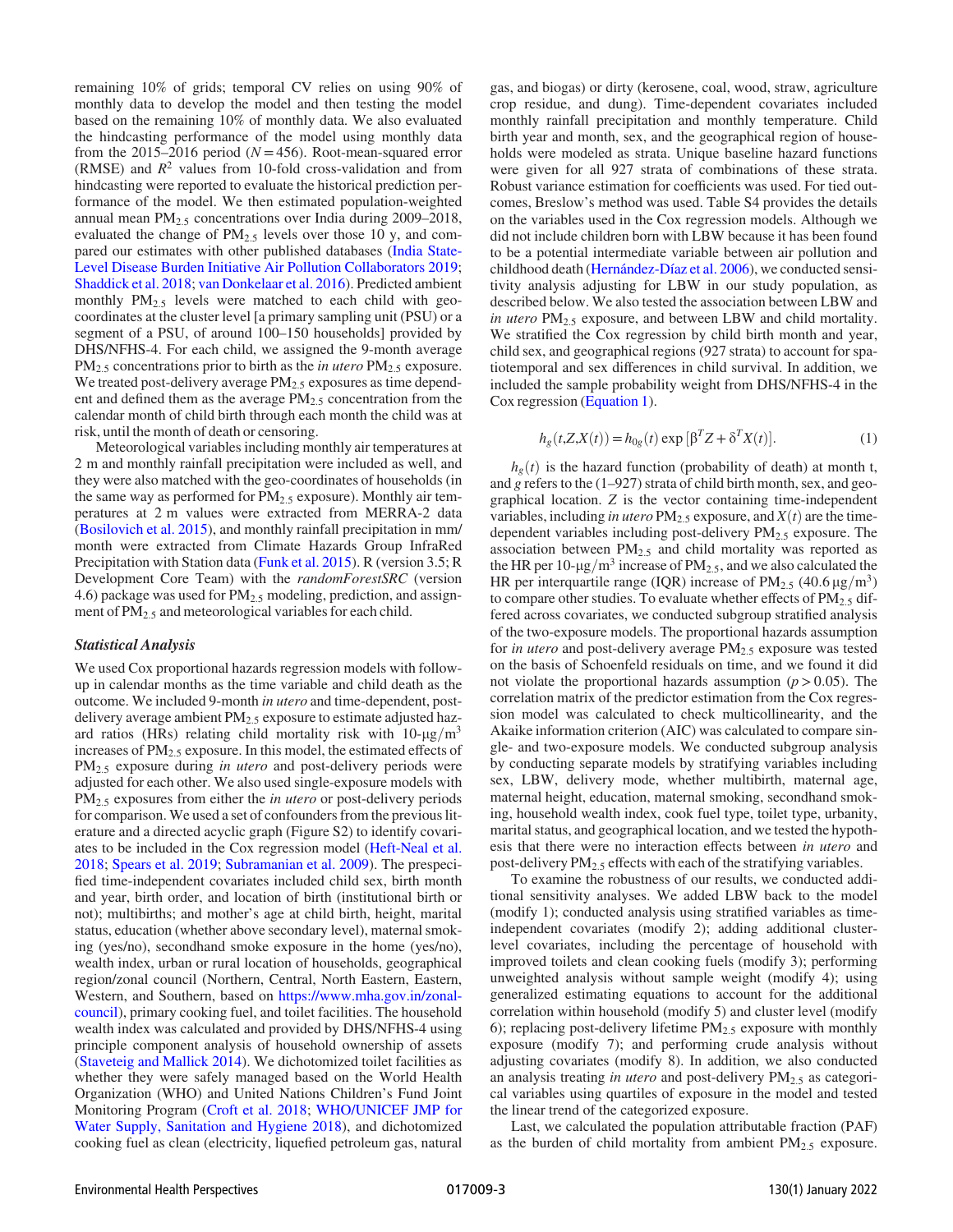

Figure 1. Spatial patterns of annual PM<sub>2.5</sub> concentrations. (A) Model-predicted annual PM<sub>2.5</sub> concentrations with measurements from 133 ground-based monitoring stations in subcontinental India in 2018. (B) Annualized change rate of PM<sub>2.5</sub> concentrations between 2009–2018. Circles represent ground station with an annual mean measurement of PM<sub>2.5</sub>. Note: PM<sub>2.5</sub>, particulate matter  $\leq$ 2.5 µm in aerodynamic diameter (fine particulate matter).

We estimated the PAF from the modeled in utero  $PM_{2.5}$  exposure distribution by every 10th percentile, and the risk of mortality (derived from the single-exposure model only) at a given exposure level compared baseline exposure levels. Stata (version 14; StataCorp) and R (version 3.6; R Development Core Team) were used in the statistical analyses.

### **Results**

The RF  $PM_{2.5}$  prediction model characterized monthly  $PM_{2.5}$  levels well, with CV  $R^2 = 0.82$  at the monthly level (RMSE of  $25 \mu$ g/m<sup>3</sup>) in 2017–2018. The spatial and temporal CV  $R^2$ (RMSE) of the RF model was  $0.77$   $(26 \mu g/m^3)$  and  $0.77$  $(25 \,\mu\text{g/m}^3)$  respectively, indicating a stable and good fit of monthly ambient PM<sub>2.5</sub> measurements from ground stations. Compared with historical measurements in 2015–2016, our model provided good predictions of monthly  $PM_{2.5}$  with  $R^2$ (RMSE) of 0.82 (32  $\mu$ g/m<sup>3</sup>). Figure S4 shows the performance of the CV and hindcasting of the RF model. Figure S3 shows changes in model performance across different numbers of decision trees and the variable importance matrix for the model. The historical prediction shows that our model underestimated  $PM_{2.5}$ levels during periods with extreme levels, when monthly  $PM_{2.5}$ levels were  $>350 \mu g/m^3$ . Regardless, our model still had relatively good hindcasting capacity to predict historical monthly PM<sub>2.5</sub> levels. The annual within-sample RMSE from the model CV in 2017–2018 was 10.9  $\mu$ g/m<sup>3</sup>, and the annual RMSE from historical hindcasting in 2015–2016 was  $21.7 \,\mathrm{\upmu g/m^3}$ , with better performance compared with previous ambient air pollution models used in the GBD study in the South Asia Region ([Shaddick](#page-8-19) [et al. 2018\)](#page-8-19), which had within-sample RMSE of 17.6  $\mu$ g/m<sup>3</sup>.

Figure 1 shows the predicted annual  $PM_{2.5}$  in India in 2018 and the annualized change of  $PM<sub>2.5</sub>$  over a 10-y period. The predicted annual population-weighted mean  $PM_{2.5}$  in India in 2018 was 71.7  $\mu$ g/m<sup>3</sup>. The highest annual PM<sub>2.5</sub> concentrations  $(>120 \,\mu g/m^3)$  were in the Indo-Gangetic Plain Region, covering the states of Haryana, Uttar Pradesh, and Bihar and the National Capital Territory of Delhi. These values are three times  $>40 \mu g/m<sup>3</sup>$ , the recommended limit set by the National Ambient Air Quality Standards of India ([Gautam 2009\)](#page-8-28). We observed increased ambient PM2:<sup>5</sup> concentrations over a 10-y period in most areas, with the strongest increase of ambient  $PM_{2.5}$  concentrations at ~1 μg/m<sup>3</sup> per year in the Indo-Gangetic Plain Region and along the west coast of the Western Region, whereas the Northeastern Region and the north part of the Northern Region showed decreases in ambient  $PM_{2.5}$  levels. Details of predicted PM<sub>2.5</sub> in India (Figures S5 and S6), major metropolitan areas (Delhi, Mumbai, Kolkata, Chennai, and Bangalore) (Table S5), and population-weighted  $PM<sub>2.5</sub>$  exposures from our model vs. other global models are listed in Table S6. The predicted ambient PM2:<sup>5</sup> air pollution can be downloaded at [https://doi.org/](https://doi.org/10.15139/S3/RFILYH) [10.15139/S3/RFILYH.](https://doi.org/10.15139/S3/RFILYH)

The present study included data from 259,627 live-birth children born 5 y preceding the survey from 175,865 women in the DHS/NFHS-4 data. We excluded 6,839 (2.6%) children in the analysis due to a) living in the Andaman and Nicobar Islands and Lakshadweep Union Territories, which are islands more than 200 km from the India subcontinent ( $n = 2,282, 0.9\%$ ); b) not living with their mothers ( $n = 1,912, 0.7\%$ ); or c) missing variables  $(n= 2,645, 1.1\%)$ . A total of 252,788 children born between January 2010 and November 2016 were included from 27,853 clusters [\(Table 1](#page-4-0)). In the follow-up period of 7,447,724 childmonths, 11,559 deaths were reported in children <5 years of age by their mothers. Among these deaths, 7,520 deaths occurred before the first month of life, and 10,862 deaths occurred during the first year of life (including 7,520 neonatal deaths). For the entire cohort, the mean (SD) of 9-month in utero and postdelivery lifetime average  $PM<sub>2.5</sub>$  exposure until failure or censoring was 71.1 (28.2) and 73.3 (29.8)  $\mu$ g/m<sup>3</sup>, respectively. The characteristics of the cohort are shown in [Table 1](#page-4-0), stratified by 9 month in utero average PM<sub>2.5</sub> exposure, at levels <49.7  $\mu$ g/m<sup>3</sup>, 49.7 to  $\langle 62.4 \mu g/m^3$ , 62.4 to  $\langle 90.3 \mu g/m^3$ , and  $\geq 90.3 \mu g/m^3$ . In general, compared with children in the lowest quartile, children in the highest quartile of exposure were more likely to reside in rural areas (80.1% vs. 70.8%), were born to mothers with shorter stature (47.4% vs. 34.2% of mothers were  $\lt$ 149.9 cm in height), lower educational levels (44.3% vs. 19.4% were below the secondary education level), and lived in households with a lower wealth index (35.6% vs. 15.6% were in the lowest quartile of the wealth index). Children residing in central (Chhattisgarh,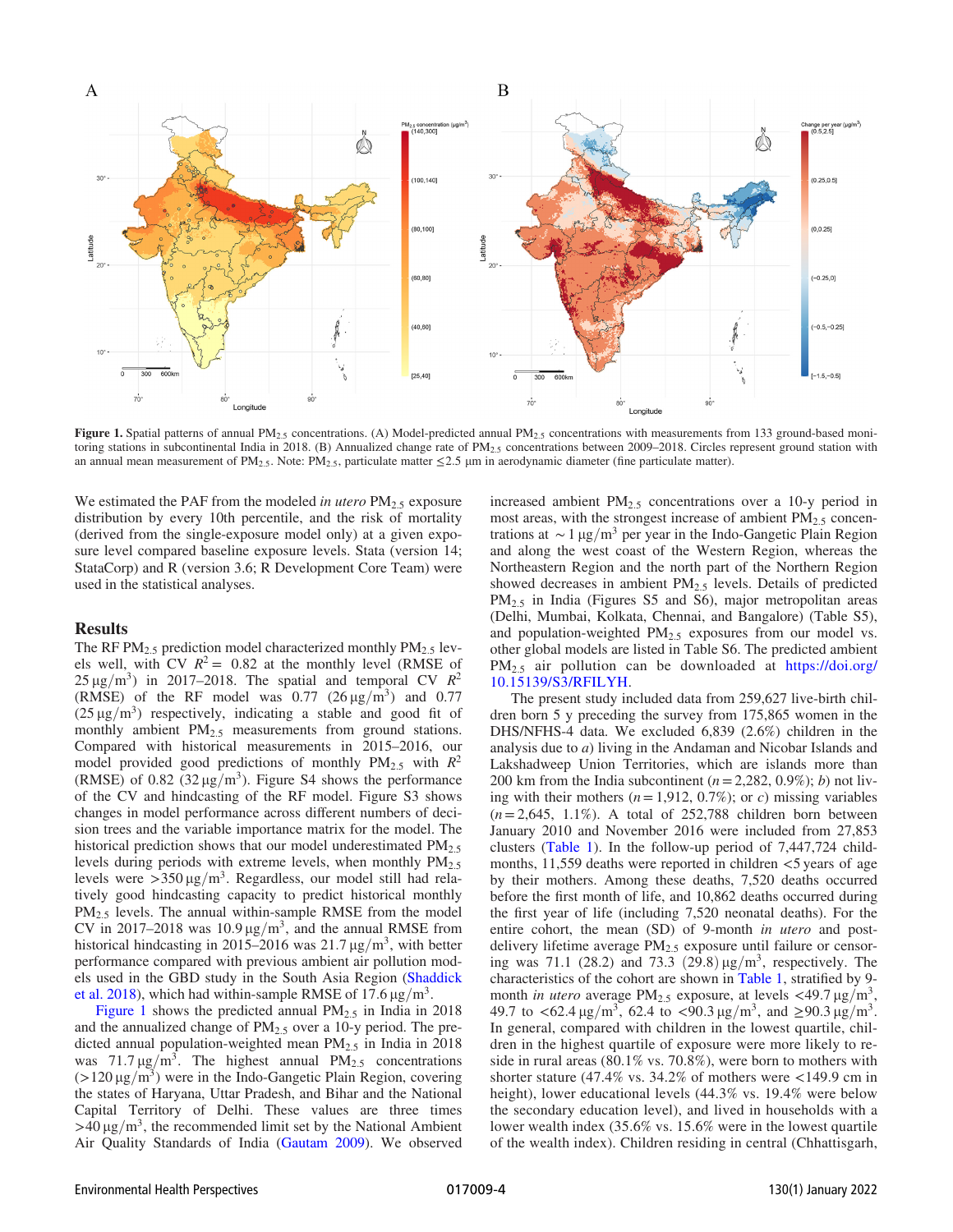<span id="page-4-0"></span>

| Table 1. Unweighted characteristics of children <5 years of age by four quartiles of 9-month in utero PM <sub>2.5</sub> exposure who were born between 2010–2016 in |
|---------------------------------------------------------------------------------------------------------------------------------------------------------------------|
| the Demographic and Health Surveys [DHS, also known as the National Family Health Survey 2015–2016 (NFHS-4)] in India.                                              |

|                                                                                |               | Average 9-month in utero $PM_{2.5}$ exposure quartile ( $\mu$ g/m <sup>3</sup> ) (Q) |                   |                     |                  |  |
|--------------------------------------------------------------------------------|---------------|--------------------------------------------------------------------------------------|-------------------|---------------------|------------------|--|
| Characteristics                                                                | Entire cohort | $Q1(20.9 - < 49.7)$                                                                  | $Q2(49.7 - 62.4)$ | $Q3(62.4 - < 90.3)$ | $Q4(90.3-153.5)$ |  |
| Average 9-month in utero PM <sub>2.5</sub> exposure ( $\mu$ g/m <sup>3</sup> ) |               |                                                                                      |                   |                     |                  |  |
| Children $(n)$                                                                 | 252,788       | 63,197                                                                               | 63,197            | 63,197              | 63,197           |  |
| Total follow-up in month $(n)$                                                 | 7,447,724     | 1,860,527                                                                            | 1,891,613         | 1,873,198           | 1,822,386        |  |
| Child death at $<$ 5 years of age $(n)$                                        | 11,559        | 2,187                                                                                | 2,688             | 3,001               | 3,683            |  |
| All-cause child mortality rate $(n/1,000 \text{ child-years})$                 | 18.62         | 14.11                                                                                | 17.05             | 19.22               | 24.25            |  |
| Average 9-month in utero $PM_{2.5}$ { $\mu$ g/m <sup>3</sup> [mean (SD)]}      | 71.1(28.2)    | 41.4(6.0)                                                                            | 55.4(3.6)         | 75.0(8.1)           | 112.6 (13.9)     |  |
| Average post-delivery lifetime PM <sub>2.5</sub> exposure until                | 73.7 (29.8)   | 46.6(10.6)                                                                           | 57.1(11.5)        | 83.6 (25.6)         | 107.6(20.1)      |  |
| death or censoring $\{\mu g/m^3 \text{ [mean (SD)]}\}\$                        |               |                                                                                      |                   |                     |                  |  |
| Child covariates $a$                                                           |               |                                                                                      |                   |                     |                  |  |
| Sex $(\%)$                                                                     |               |                                                                                      |                   |                     |                  |  |
| Female                                                                         | 47.9          | 48.4                                                                                 | 47.8              | 47.6                | 47.3             |  |
| Male                                                                           | 52.1          | 51.6                                                                                 | 52.1              | 52.4                | 52.6             |  |
| LBW $(\%)^b$                                                                   | 13.1          | 14.2                                                                                 | 13.4              | 13.9                | 11.2             |  |
| Birth order $(\%)$                                                             |               |                                                                                      |                   |                     |                  |  |
| First                                                                          | 36.9          | 40.8                                                                                 | 38.0              | 37.1                | 31.5             |  |
| Second                                                                         | 30.7          | 34.2                                                                                 | 31.1              | 30.0                | 27.5             |  |
| Third                                                                          | 16.1          | 14.2                                                                                 | 15.7              | 16.4                | 18.1             |  |
| $\geq$ Fourth                                                                  | 16.3          | 10.8                                                                                 | 15.2              | 16.5                | 22.9             |  |
| Multiple birth $(\%)$                                                          | 1.65          | 1.55                                                                                 | 1.53              | 1.81                | 1.71             |  |
| Birth at institution $(\%)$                                                    | 75.3          | 81.8                                                                                 | 75.7              | 74.8                | 68.7             |  |
| Maternal covariates <sup>a</sup>                                               |               |                                                                                      |                   |                     |                  |  |
| Age at child birth $[y (\%)]$                                                  |               |                                                                                      |                   |                     |                  |  |
| <19                                                                            | 12.2          | 12.6                                                                                 | 11.3              | 12.9                | 11.8             |  |
| $20 - 24$                                                                      | 43.4          | 43.4                                                                                 | 42.2              | 44.5                | 43.4             |  |
| $25 - 29$                                                                      | 28.4          | 28.6                                                                                 | 29.2              | 27.8                | 28.3             |  |
| $\geq$ 30                                                                      | 16.0          | 15.4                                                                                 | 17.5              | 14.8                | 16.5             |  |
| Mothers height [cm (%)]                                                        |               |                                                                                      |                   |                     |                  |  |
| <149.9                                                                         | 38.3          | 34.2                                                                                 | 34.0              | 37.5                | 47.4             |  |
| 150-154.9                                                                      | 33.8          | 35.3                                                                                 | 34.6              | 33.3                | 32.2             |  |
| 155-159.9                                                                      | 19.7          | 21.5                                                                                 | 21.9              | 20.4                | 15.0             |  |
| >160                                                                           | 8.2           | 9.0                                                                                  | 9.5               | 8.8                 | 5.4              |  |
| Marital status $(\%)$                                                          |               |                                                                                      |                   |                     |                  |  |
| Not married                                                                    | 1.4           | 1.9                                                                                  | 1.8               | 1.1                 | 0.9              |  |
| Married                                                                        | 98.6          | 98.1                                                                                 | 98.2              | 98.9                | 99.1             |  |
| Education $(\%)$                                                               |               |                                                                                      |                   |                     |                  |  |
| Below secondary level                                                          | 31.5          | 19.4                                                                                 | 27.3              | 34.8                | 44.3             |  |
| Above secondary level                                                          | 68.5          | 81.6                                                                                 | 72.7              | 66.2                | 55.7             |  |
| Current smoker (%)                                                             | 10.0          | 13.4                                                                                 | 14.0              | 7.5                 | 5.2              |  |
| Secondhand smoke exposure (%)                                                  | 56.6          | 51.8                                                                                 | 60.5              | 56.5                | 58.3             |  |
| Household covariates <sup>a</sup>                                              |               |                                                                                      |                   |                     |                  |  |
| Cook with clean fuel $(\%)$                                                    | 27.8          | 38.5                                                                                 | 28.4              | 23.1                | 21.1             |  |
| Access to improved toilet $(\%)$                                               | 41.5          | 48.0                                                                                 | 44.7              | 39.3                | 33.9             |  |
| Urban/Rural (%)                                                                |               |                                                                                      |                   |                     |                  |  |
| Urban area                                                                     | 23.6          | 29.2                                                                                 | 23.3              | 22.1                | 19.9             |  |
| Rural area                                                                     | 76.4          | 70.8                                                                                 | 76.7              | 77.9                | 80.1             |  |
| Zone area $(\%)$                                                               |               |                                                                                      |                   |                     |                  |  |
| Northern                                                                       | 16.6          | 3.5                                                                                  | 25.7              | 29.4                | 7.9              |  |
| North Eastern                                                                  | 13.8          | 20.9                                                                                 | 23.9              | $9.8\,$             | $0.5\,$          |  |
| Central                                                                        | 31.8          | 18.6                                                                                 | 31.2              | 27.2                | 50.3             |  |
| Eastern                                                                        | 21.1          | 5.0                                                                                  | 9.6               | 28.5                | 41.3             |  |
| Western                                                                        | 7.1           | 14.5                                                                                 | 8.7               | 5.1                 | $\mathbf{0}$     |  |
| Southern                                                                       | 9.6           | 37.5                                                                                 | 0.9               | $\mathbf{0}$        | $\mathbf{0}$     |  |
| Wealth quartiles $(\%)^c$                                                      |               |                                                                                      |                   |                     |                  |  |
| First (lowest)                                                                 | $25\,$        | 15.6                                                                                 | 21.7              | 27.1                | 35.6             |  |
| Second                                                                         | $25\,$        | 23.4                                                                                 | 26.3              | 24.5                | 25.9             |  |
| Third                                                                          | 25            | 31.3                                                                                 | 26.4              | 22.4                | 19.8             |  |
| Forth                                                                          | $25\,$        | 29.7                                                                                 | 25.6              | 26.0                | 18.7             |  |
| Meteorological covariates $d$                                                  |               |                                                                                      |                   |                     |                  |  |
| Temperature $\{^{\circ}C$ [mean (SD)]}                                         | 27.1(6.4)     | 26.7(4.9)                                                                            | 24.7(7.8)         | 27.6(6.0)           | 29.4(5.5)        |  |
| Total rainfall {cm [mean (SD)]}                                                | 103 (144)     | 115 (144)                                                                            | 98 (134)          | 90(145)             | 110(151)         |  |

Note: LBW, low birth weight; PM<sub>2.5</sub>, particulate matter ≤2.5 µm in aerodynamic diameter (fine particulate matter); SD, standard deviation.

Child, maternal and household-level covariates collected at the end of the follow-up during the DHS/NFHS-4 interview between 2015–2016. <sup>b</sup> Assuming children with missing LBW values are not LBW infants.

The household wealth index developed by the DHS/NHFS-4 was calculated using principle component analysis of household ownership of assets.<br><sup>d</sup>Meteorological covariates were averaged post-delivery monthly estimates.

Madhya Pradesh, Uttarakhand, and Uttar Pradesh) and eastern (Bihar, Jharkhand, Odisha, and West Bengal) India states had higher estimated ambient PM2:<sup>5</sup> levels compared with other states. Most children included in the analysis were born between 2012 and 2014, with the least number of children born in 2016 [\(Table 2](#page-5-0)). The correlation between average in utero and post-delivery lifetime PM<sub>2.5</sub> exposure for the same child was 0.74.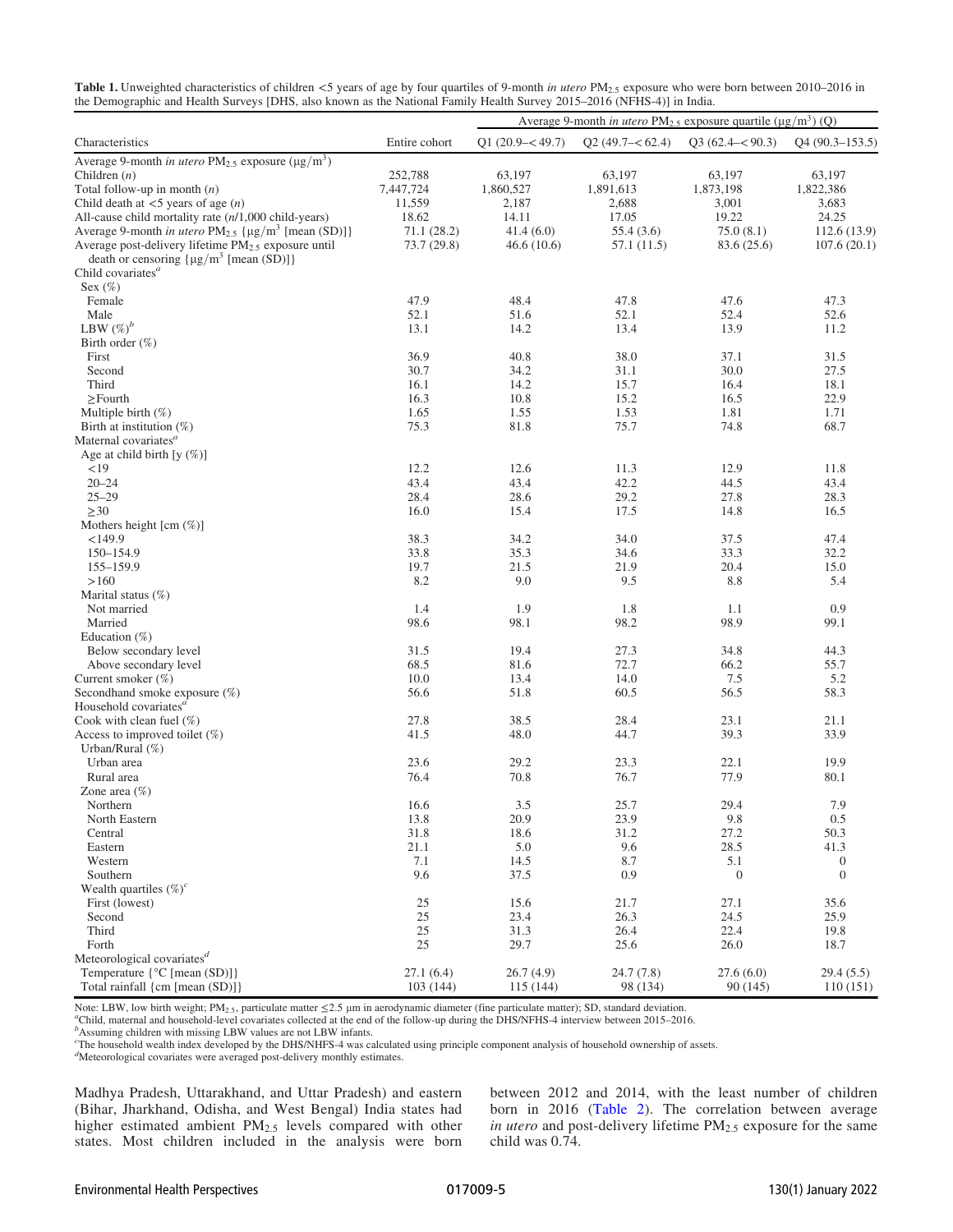<span id="page-5-0"></span>

| Table 2. Number of children and clusters and their estimated annual ambient in <i>utero</i> and post-delivery lifetime $PM_{2,5}$ exposure by child birth year for children |  |
|-----------------------------------------------------------------------------------------------------------------------------------------------------------------------------|--|
| in the Demographic and Health Survey [DHS, also known as the National Family Health Survey 2015–2016 (NFHS-4)] in India.                                                    |  |

|                        | 2010                                                              | 2011        | 2012       | 2013       | 2014       | 2015       | 2016       | All years   |
|------------------------|-------------------------------------------------------------------|-------------|------------|------------|------------|------------|------------|-------------|
| Children/cluster $(n)$ |                                                                   |             |            |            |            |            |            |             |
| Children               | 15,206                                                            | 40.727      | 51,960     | 50,769     | 51,668     | 33,951     | 8,507      | 252,788     |
| Cluster <sup>a</sup>   | 8,445                                                             | 19,766      | 22,548     | 22,353     | 22,419     | 17,217     | 5,590      | 27,835      |
|                        | <i>In utero</i> $PM_{2.5}$ exposure $(\mu g/m^3)^b$               |             |            |            |            |            |            |             |
| Mean $(SD)$            | 72.5(31.7)                                                        | 68.3(27.0)  | 72.3(28.4) | 72.1(29.1) | 71.2(28.0) | 70.8(26.3) | 72.0(27.8) | 71.1(28.2)  |
| Min                    | 21.2                                                              | 20.9        | 22.6       | 22.4       | 23.1       | 24.7       | 23.7       | 20.9        |
| Q1                     | 45.7                                                              | 47.9        | 51.1       | 49.9       | 49.7       | 50.6       | 50.2       | 49.7        |
| Median                 | 61.3                                                              | 60.1        | 63.6       | 63.2       | 62.4       | 62.5       | 62.0       | 62.4        |
| Q <sub>3</sub>         | 96.2                                                              | 86.9        | 91.8       | 91.1       | 90.4       | 88.2       | 95.6       | 90.3        |
| Max                    | 145.1                                                             | 142.1       | 153.5      | 153.0      | 144.1      | 144.2      | 141.4      | 153.5       |
|                        | Post-delivery lifetime PM <sub>2.5</sub> exposure $(\mu g/m^3)^c$ |             |            |            |            |            |            |             |
| Mean $(SD)$            | 73.7 (30.7)                                                       | 73.0 (28.9) | 72.7(28.3) | 73.1(28.8) | 76.0(31.7) | 75.2(31.3) | 67.9(28.5) | 73.7 (29.8) |
| Min                    | 15.7                                                              | 14.4        | 14.0       | 14.7       | 15.6       | 15.1       | 17.4       | 14.0        |
| Q1                     | 48.2                                                              | 50.5        | 50.5       | 50.5       | 51.0       | 52.6       | 48.6       | 50.6        |
| Median                 | 61.5                                                              | 63.0        | 62.8       | 63.3       | 65.1       | 67.2       | 61.6       | 64.0        |
| Q <sub>3</sub>         | 106.4                                                             | 101.5       | 98.8       | 98.5       | 101.3      | 90.9       | 81.6       | 98.3        |
| Max                    | 211.2                                                             | 238.3       | 247.3      | 234.6      | 241.8      | 232.2      | 228.6      | 247.3       |

Note: Max, maximum; min, minimum; PM<sub>2.5</sub>, particulate matter ≤2.5 µm in aerodynamic diameter (fine particulate matter); Q, quartile; SD, standard deviation.

Cluster is a primary sampling unit (PSU) or a segment of PSU, of around 100–150 households, in the two-stage clustering sampling design of the DHS/NFHS-4. <sup>b</sup>

 $b$ 9-month average of ambient PM<sub>2.5</sub> exposure prior to child birth month.

<sup>c</sup>Average of post-delivery lifetime ambient PM<sub>2.5</sub> exposure from month of child birth until the month of death, or month of DHS/NFHS-4 interview of the child's mother (censoring).

In the two-exposure Cox regression models, both in utero and post-delivery lifetime average PM<sub>2.5</sub> exposures were significantly  $(p<0.05)$  associated with increases in child mortality, infant mortality, and neonatal mortality, after controlling for covariates [\(Table 3\)](#page-5-1). A 10- $\mu$ g/m<sup>3</sup> increase of *in utero* PM<sub>2.5</sub> exposure was associated with an increase in neonatal mortality  $[HR = 1.018;$ 95% confidence interval (CI): 1.001, 1.035], infant mortality (HR = 1:021; 95% CI: 1.006, 1.037), and child mortality (HR = 1.023; 95% CI: 1.008, 1.038). A  $10-\mu g/m^3$  increase of post-delivery average PM<sub>2.5</sub> exposure was associated with an increase in neonatal mortality  $(HR = 1.017; 95\% \text{ CI: } 1.003,$ 1.030), infant mortality (HR = 1:015; 95% CI: 1.003, 1.027), and child mortality (HR = 1:013; 95% CI: 1.001, 1.026). In the single-exposure Cox regression models, with either in utero  $PM_{2.5}$  exposure or post-delivery average  $PM_{2.5}$  exposure, we found similar but relatively stronger  $PM_{2.5}$ -mortality HRs compared with HRs in the two-exposure models ([Table 3\)](#page-5-1). In the parameter correlation estimates in the two-exposure models, we found moderate-to-high correlation between exposure in utero and post-delivery  $PM_{2.5}$  (Table S7). However, the two-exposure models had lower AICs compared with the single-exposure models (Table S8). Table S9 lists the HRs and 95% CIs of covariates in the two-exposure models of child mortality, and Table S10 lists the HRs and 95% CIs of mortality per IQR increase of  $PM_{2.5}$ exposure in the single- and two-exposure models.

We found little evidence of effect modification by most covariates on PM2:<sup>5</sup> exposure on mortality in subgroup analysis. [Figure 2](#page-6-0) shows the estimated in utero and post-delivery lifetime average ambient  $PM<sub>2.5</sub>$  effects on child mortality across covariates, and the results were similar for infant mortality and neonatal mortality (Figures S7 and S8). We observed some heterogeneity of postdelivery PM<sub>2.5</sub>-mortality HRs across different maternal height, maternal age, and LBW, indicating some interactions between these covariates and post-delivery  $PM_{2.5}$  exposure. Numerical values for these results are shown in Table S11. For children with LBW, we observed in utero  $PM_{2.5}$ -mortality HRs of <1. In addition, we found that LBW was associated with both in utero  $PM_{2.5}$ exposure and child mortality, as shown in additional analyses (Tables S12 and S13). Our results were robust to different variable selections (modify 1–3 in Figure S9, Table S14), unweighted analysis (modify 4 in Figure S9, Table S14), and Cox regressions with generalized estimating equations to account for the correlation of outcomes within households and clusters (modifies 5 and 6 in Figure S9, Table S14), inclusion of time-dependent post-delivery monthly  $PM_{2.5}$  exposure to replace post-delivery lifetime  $PM_{2.5}$ exposure (modify 7 in Figure S9, Table S14), and crude models with single or two exposures (modify 8 in Figure S9, Table S14). The results for the categorized exposure models are listed in Table S15, showing a consistent linear trend for both categorized in utero and post-delivery  $PM_{2.5}$  exposure on mortality.

<span id="page-5-1"></span>**Table 3.** Hazard ratios (95% confidence intervals) of neonatal (<1 month), infant (<12 months), and child (<60 months) mortality per 10-µg/m<sup>3</sup> increase of ambient PM<sub>2.5</sub> exposure for children <5 years of age in the Demographic and Health Surveys [DHS, also known as the National Family Health Survey 2015– 2016 (NFHS-4)] in India.

| Models                                                |                                | All-cause neonatal mortality<br>$(<1$ month of age) | All-cause infant mortality<br>$(<12$ months of age) | All-cause child mortality<br>$(< 60$ month of age) |
|-------------------------------------------------------|--------------------------------|-----------------------------------------------------|-----------------------------------------------------|----------------------------------------------------|
| Deaths $(n)$                                          |                                | 7.520                                               | 10.862                                              | 11.559                                             |
| Two-exposure models <sup><math>a</math></sup>         | In utero PM <sub>2.5</sub>     | 1.018(1.001, 1.035)                                 | 1.021(1.006, 1.037)                                 | 1.023(1.008, 1.038)                                |
|                                                       | Post-delivery average $PM_2$ , | 1.017(1.003, 1.030)                                 | 1.015(1.003, 1.027)                                 | 1.013(1.001, 1.026)                                |
| Single-exposure models <sup><math>\theta</math></sup> | In utero PM <sub>2.5</sub>     | 1.032(1.019, 1.045)                                 | 1.033(1.021, 1.044)                                 | 1.033(1.022, 1.044)                                |
|                                                       | Post-delivery average $PM_2$ , | 1.025(1.015, 1.035)                                 | 1.025(1.016, 1.034)                                 | 1.025(1.016, 1.033)                                |

Note: Adjusted hazard ratios and 95% confidence intervals for all-cause neonatal mortality, infant mortality and child mortality are shown for 10-µg/m<sup>3</sup> increase of ambient PM<sub>2.5</sub> during 9-month in utero period before child birth and post-delivery periods. Models stratified on child sex, birth month and year, geographical zone (927 strata), adjusted for birth order, multibirth, birth location, mother's age, height, marital, education, maternal smoking, household wealth, secondhand smoking, cooking fuel, improved toilet, urban or rural location of households, monthly temperature, monthly precipitation. PM<sub>2.5</sub>, particulate matter  $\leq$ 2.5 µm in aerodynamic diameter (fine particulate matter).

Two-exposure models include both ambient PM<sub>2.5</sub> exposure during 9-month in utero period before child birth and post-delivery lifetime average until death, or censoring.  ${}^{b}$ Single-exposure models include either one of PM<sub>2.5</sub> exposure during 9-month *in utero* period before child birth or post-delivery average until death, or censoring.

Environmental Health Perspectives 017009-6 130(1) January 2022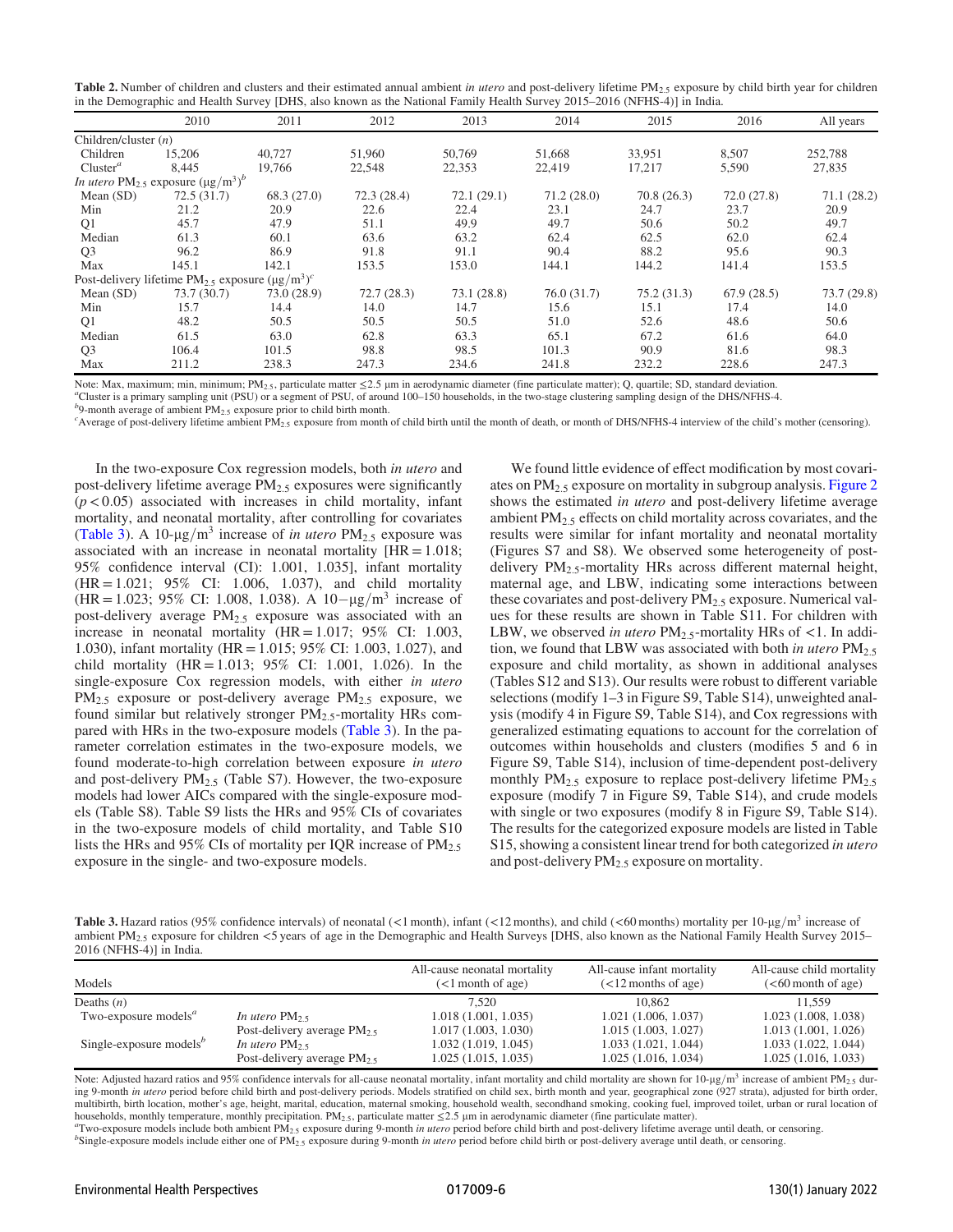<span id="page-6-0"></span>

**Figure 2.** Hazard ratios (HRs) and 95% confidence intervals (CIs) of child mortality per 10-µg/m<sup>3</sup> increase of ambient PM<sub>2.5</sub> exposure, according to subgroup analysis for the two-exposure models for children <5 years of age in the Demographic and Health Surveys [DHS, also known as the National Family Health Survey 2015–2016 (NFHS-4)] in India. Adjusted HRs and 95% CIs for all-cause child mortality are shown for 10-µg/m<sup>3</sup> increases in ambient PM<sub>2.5</sub> exposure during both (A) in utero and (B) post-delivery lifetime periods, stratified on subgroups by individual and household-level covariates. Some error bars and points are off the limits outside the image. All numerical values can be found in Table S8. All model specifications are the same as for the main analysis except for the subgroup analysis of low birth weight (LBW), which is not included in the main analysis. Red circles (A) represent effects of in utero PM<sub>2.5</sub> exposure, and blue triangles (B) represent the effects of post-delivery lifetime average  $PM_{2.5}$  exposure. p-Values for testing differences among strata for each stratifying variable are listed. Note: PM<sub>2.5</sub>, particulate matter  $\leq$  2.5 µm in aerodynamic diameter (fine particulate matter); Q, quartile; SHS, secondhand smoking.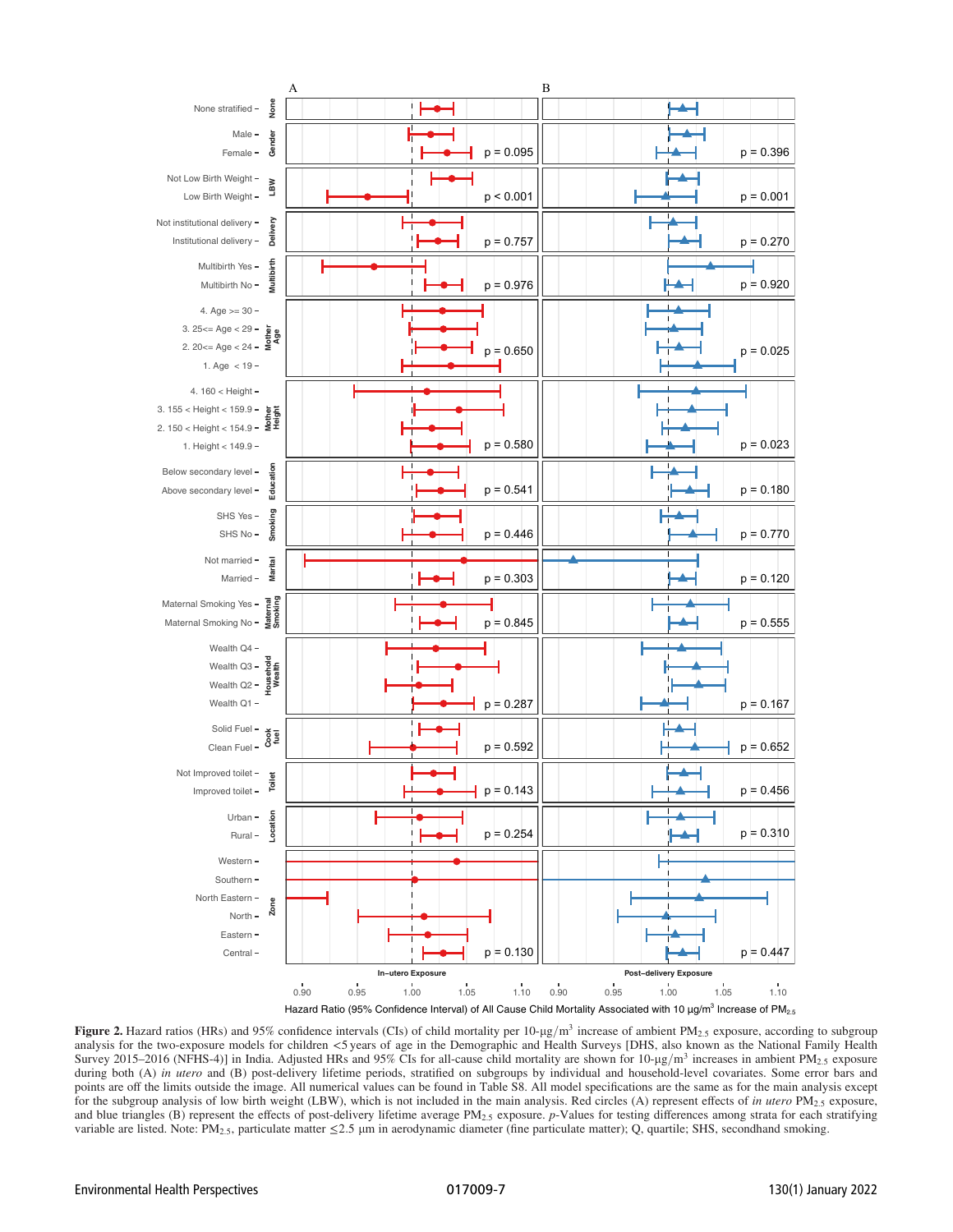As for the child mortality burden from air pollution, we estimated that 17.6% (95% CI: 12.3%, 22.4%) of mortality could be reduced if exposures were reduced to  $10 \mu g/m^3$  and that 9.3% (95% CI: 6.5%, 11.9%) of mortality could be reduced if exposures were reduced to the National Ambient Air Quality Standard of India of  $40 \mu g/m^3$  (Table S16).

## **Discussion**

In a large, nationally representative retrospective cohort of children <5 years of age in India, we found a consistent association between exposure to ambient  $PM_{2.5}$  during in utero and postdelivery periods and elevated child mortality. The estimated associations were stronger in single-exposure models compared with two-exposure models, perhaps due to the strong correlation between *in utero* and post-delivery exposures. Similar results were observed for infant and neonatal mortality. Even though in utero and post-delivery lifetime  $PM<sub>2.5</sub>$  exposure showed some multicollinearity in the two-exposure models, two-exposure models had smaller AICs compared with single-exposure models, indicating the proper fit of the two-exposure models. To our knowledge, this is the first cohort study conducted in India to estimate the effects of ambient  $PM<sub>2.5</sub>$  exposure on child survival in a nationally representative cohort of children.

To estimate monthly  $PM_{2.5}$  concentrations, we developed a model based on multiple inputs from satellite observations, meteorological data sets, and land use information from between 2009 and 2018. We identified disproportionally high levels of  $PM<sub>2.5</sub>$  in the Indo-Gangetic Plain Region, where the population density is high. In addition, we found increasing levels of ambient  $PM_{2.5}$ over the past 10 y, emphasizing an urgent need to control ambient air pollution in India. Children included in our study had high exposure levels to ambient  $PM_{2.5}$  at nearly twice the National Ambient Air Quality Standard of India  $(40 \,\mu g/m^3)$  [\(Gautam](#page-8-28) [2009](#page-8-28)) and more than seven times the WHO Air Quality Guidelines ( $10 \mu$ g/m<sup>3</sup>) ([WHO 2005](#page-9-8)). Given the high levels of ambient  $PM<sub>2.5</sub>$  throughout India, reducing ambient air pollution levels could provide a relatively large reduction in child mortality and substantial health benefits.

The child mortality-HR estimates per  $10 \mu g/m^3$  of PM<sub>2.5</sub> exposure in our study were in the range of 1–3%, lower than previous estimates in LMICs. In sub-Saharan Africa, Heft-Neal et al. [\(2018\)](#page-8-8) found a 9% increase in risk of infant mortality associated with a 10- $\mu$ g/m<sup>3</sup> increase in annual PM<sub>2.5</sub> concentration, and Loomis et al. [\(1999](#page-8-29)) found a 7% increase of infant mortality associated with a 10- $\mu$ g/m<sup>3</sup> increase of PM<sub>2.5</sub> concentration during the 3–5 d before death in Mexico City. In the present study, given that the  $PM<sub>2.5</sub>$  exposure range was three times higher than those in previous studies, the estimated increases of mortality per IQR (one IQR = 40.6  $\mu$ g/m<sup>3</sup>) increase of PM<sub>2.5</sub> were in the range of 5–12%, more similar to earlier findings ([Heft-Neal et al. 2018;](#page-8-8) [Loomis](#page-8-29) [et al. 1999](#page-8-29)). One study, which assessed early life ambient  $PM_{2.5}$ exposure and child mortality in 43 LMICs, did not find a significant association between air pollution and child mortality [\(Goyal](#page-8-30) [et al. 2019](#page-8-30)). This could be due to their use of annual  $PM_{2.5}$  exposure as a proxy for exposure at  $\langle 1 \rangle$  year of age, which thus introduced measurement error and which may have biased results toward the null ([Zeger et al. 2000\)](#page-9-9). Another study conducted in Beijing using a time-series design also did not find a significant association between current-month  $PM<sub>2.5</sub>$  exposure and infant mortality [\(Wang et al. 2019](#page-9-10)).

The present study has several strengths. First, we used machine learning to develop a high-quality model of ambient  $PM_{2.5}$  concentrations that had monthly temporal resolution and high spatial resolution that could reflect seasonal differences in ambient air pollution. These estimates of ambient  $PM_{2,5}$  levels could be potentially applied in future health impact assessment and epidemiological analysis in India. Second, we used a large, retrospective, and nationally representative cohort of children <5 years of age in India based on the well-documented and -conducted DHS/NHFS-4 survey. Third, we applied Cox regression with time-dependent air pollution, temperature, and rainfall precipitation on child mortality using the calendar month as the time variable. This approach allowed us to examine the longitudinal association between air pollution and child mortality and compare post-delivery  $PM_{2.5}$  exposure for children with the same follow-up time. This approach could largely reduce exposure misclassification compared with previous studies ([Goyal et al. 2019;](#page-8-30) [Heft-Neal et al. 2018\)](#page-8-8), which were based on yearly  $PM<sub>2.5</sub>$  averages to assess a binary outcome of child death at the end of 1 year of age. Our analysis controlled for potential bias from seasonality and different weather patterns, in addition to using individual-level, household-level, and cluster-level covariates. Notably, we did not include LBW as a covariate in the model due to the potential selection bias of including LBW as a covariate, and for children with LBW, we found protective effects of in utero  $PM_{2.5}$ exposure. This is similar to the protective effects of maternal smoking on infant mortality for children with LBW observed in the United States as a result of selection bias ([Hernández-Díaz et al.](#page-8-27)  $2006$ ). Finally, the PM<sub>2.5</sub>-mortality associations were consistently positive in single- and two-exposure models, and these associations were robust in additional sensitivity analyses.

Our study also has some limitations. First, no national  $PM_{2.5}$ monitoring data were available during the study period of 2009– 2014, so we lacked ground-level  $PM<sub>2.5</sub>$  measurement data before 2015 with which to validate our  $PM_{2,5}$  prediction model. The monitoring stations were more heavily concentrated in urban areas, which could have led to differential errors across the country as well. Similar to previous  $PM_{2.5}$  prediction models [\(Xiao et al.](#page-9-5) [2018\)](#page-9-5), our model tended to underestimate some very high  $PM_{2.5}$ values, when monthly PM<sub>2.5</sub> concentrations were  $>$ 350  $\mu$ g/m<sup>3</sup> (Figure S3). Second, we used only total ambient  $PM_{2.5}$  mass concentration at the cluster level as our exposure for participants at the household level, without estimation of different  $PM<sub>2.5</sub>$  components, and did not include the impact of other ambient air pollutants, such as PM with an aerodynamic diameter of  $\geq 10 \mu$ m, NO<sub>2</sub>, and ozone, or direct household air pollution exposures from cooking, which are significant in many parts of India. Third, our retrospective cohort was based on a cross-sectional survey of the DHS/NFHS-4. We focused only on all-cause mortality reported in the survey, whereas it is likely that ambient PM<sub>2.5</sub> is associated with specific cause of death. Child birth year, birth month, vital information, and covariates were collected at the end of the study and recalled by mothers and may have differed from values at the time the children were born. In addition, we did not have the children's gestational age at birth and assigned in utero PM<sub>2.5</sub> exposure levels as a 9-month average prior to the birth, which may not be the case for preterm infants who have a shorter in utero exposure period. Given this data collection limitation, our study could have suffered from recall bias and misclassification. However, we believe most of the maternal and household-level covariates will be nondifferential misclassification of outcomes and could most likely bias our results toward the null. Last, as with all observational studies, our study may have potential unmeasured confounders that were inadequately controlled for in this analysis. Our results indicate a need for future prospective cohort studies ([Balakrishnan et al. 2015](#page-8-15)), including intervention trials of reducing air pollution levels [\(Clasen et al. 2020\)](#page-8-16), to investigate air pollution effects on child health.

In conclusion, this study found increased mortality risk associated with ambient PM<sub>2.5</sub> during the 9-month in utero and postdelivery periods for children <5 years of age. This study, based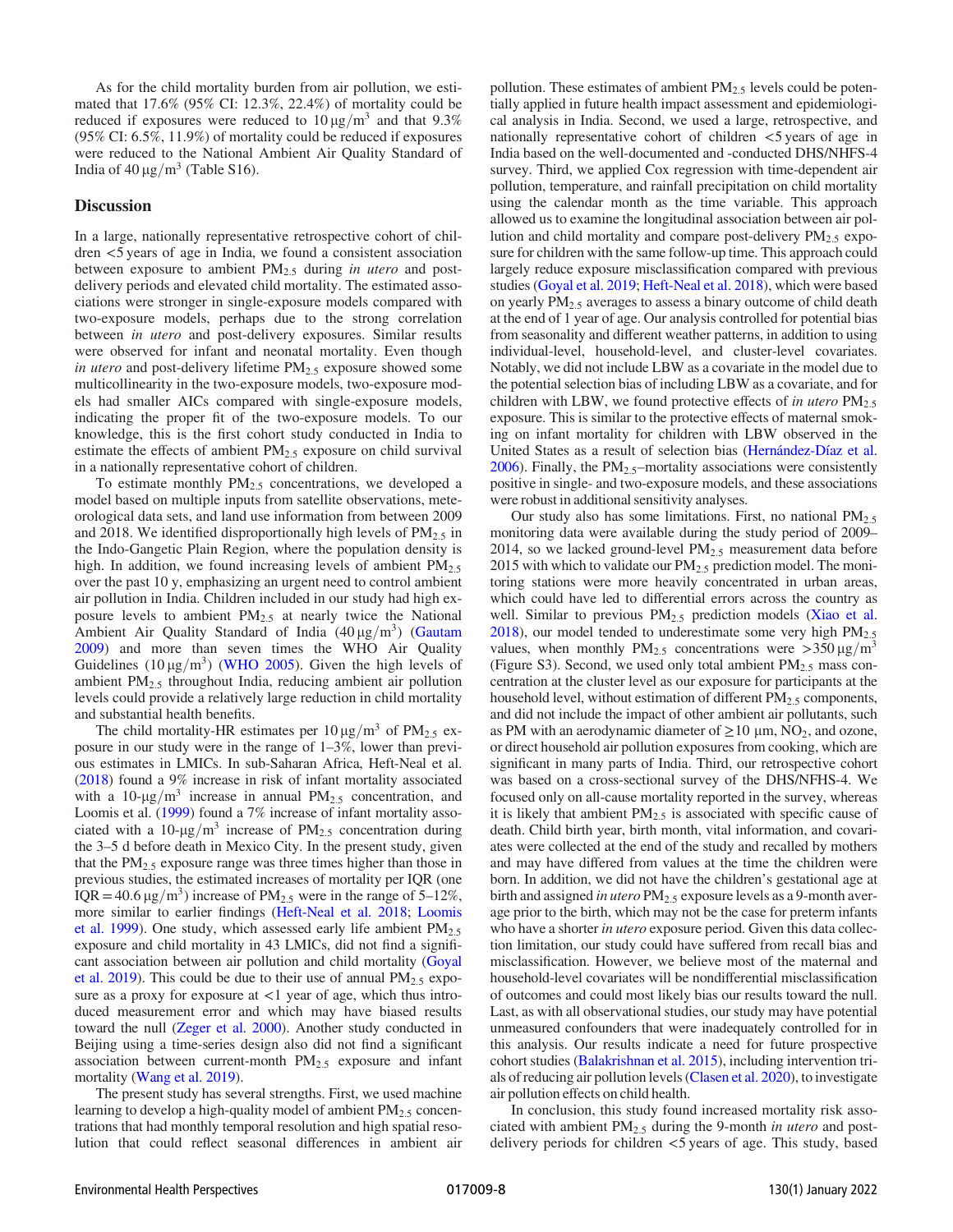on a nationally representative retrospective cohort in India, provides evidence suggesting that in utero and post-delivery  $PM_{2.5}$ exposure contribute to child mortality in developing countries. Given the high levels of ambient  $PM_{2.5}$  throughout India, expanding air pollution monitoring stations (both in rural and urban areas), adding more epidemiological research, and making a substantial effort to reduce ambient air pollution and early life exposures are needed.

#### Acknowledgments

J.L., Y.L., and T.C. designed this study; J.L. conducted the analysis with contribution from Y.L., S.D., and K.S. J.L. wrote the first draft of the paper with contributions from Y.L., K.S., L.M.T., A.P., K.B., and T.C. All authors provided critical input to paper, interpreted the data, revision of the manuscript, and contributed significant intellectual content.

Funding was provided by the National Aeronautics and Space Administration (NASA): The work of Y.L. was supported by the NASA Applied Sciences Program (grants NNX16AQ28Q and 80NSSC19K0191) and by the Multi-Angle Imager for Aerosols Science Team at the NASA Jet Propulsion Laboratory, California Institute of Technology (contract 1588347). The work of S.D. was supported by the Indian Institute of Technology Delhi Institute Chair Fellowship. A.P. was partially supported by the National Institutes of Health/National Institute of Environmental Health Sciences HERCULES Exposome Research Center (grant P30ES019776). The authors took a neutral position with respect to territorial claims in published maps.

The data set on predicted ambient monthly air  $PM_{2.5}$ concentration can be accessed online at [https://doi.org/10.15139/](https://doi.org/10.15139/S3/RFILYH) [S3/RFILYH.](https://doi.org/10.15139/S3/RFILYH)

#### References

- <span id="page-8-0"></span>Balakrishnan K, Ghosh S, Thangavel G, Sambandam S, Mukhopadhyay K, Puttaswamy N, et al. 2018. Exposures to fine particulate matter (PM<sub>2.5</sub>) and birthweight in a rural-urban, mother-child cohort in Tamil Nadu, India. Environ Res 161:524–531, PMID: [29227900,](https://www.ncbi.nlm.nih.gov/pubmed/29227900) <https://doi.org/10.1016/j.envres.2017.11.050>.
- <span id="page-8-15"></span>Balakrishnan K, Sambandam S, Ramaswamy P, Ghosh S, Venkatesan V, Thangavel G, et al. 2015. Establishing integrated rural–urban cohorts to assess air pollution-related health effects in pregnant women, children and adults in Southern India: an overview of objectives, design and methods in the Tamil Nadu Air Pollution and Health Effects (TAPHE) study. BMJ Open 5(6):e008090, PMID: [26063570](https://www.ncbi.nlm.nih.gov/pubmed/26063570), [https://doi.org/10.1136/bmjopen-2015-008090.](https://doi.org/10.1136/bmjopen-2015-008090)
- <span id="page-8-3"></span>Bell ML, Ebisu K, Belanger K. 2007. Ambient air pollution and low birth weight in Connecticut and Massachusetts. Environ Health Perspect 115(7):1118–1124, PMID: [17637932](https://www.ncbi.nlm.nih.gov/pubmed/17637932), [https://doi.org/10.1289/ehp.9759.](https://doi.org/10.1289/ehp.9759)
- <span id="page-8-22"></span>Bosilovich MG, Akella S, Coy L, Cullather R, Draper C, Gelaro R, et al. 2015. MERRA-2: Initial Evaluation of the Climate. Technical Report Series On Global Modeling And Data Assimilation, version 43. Greenbelt, MD: National Aeronautics and Space Administration, Goddard Space Flight Center.
- <span id="page-8-17"></span>Brauer M, Guttikunda SK, K A N, Dey S, Tripathi SN, Weagle C, et al. 2019. Examination of monitoring approaches for ambient air pollution: a case study for India. Atmos Environ 216:116940, <https://doi.org/10.1016/j.atmosenv.2019.116940>.
- <span id="page-8-16"></span>Clasen T, Checkley W, Peel JL, Balakrishnan K, McCracken JP, Rosa G, et al. 2020. Design and rationale of the HAPIN study: a multicountry randomized controlled trial to assess the effect of liquefied petroleum gas stove and continuous fuel distribution. Environ Health Perspect 128(4):047008, PMID: [32347766](https://www.ncbi.nlm.nih.gov/pubmed/32347766), [https://doi.org/](https://doi.org/10.1289/EHP6407) [10.1289/EHP6407](https://doi.org/10.1289/EHP6407).
- <span id="page-8-26"></span>Croft TN, Marshall AMJ, Allen CK. 2018. Guide to DHS Statistics. DHS-7: The Demographic and Health Surveys Program. Rockville, MD: U.S. Agency for International Development. [https://www.dhsprogram.com/pubs/pdf/DHSG1/](https://www.dhsprogram.com/pubs/pdf/DHSG1/Guide_to_DHS_Statistics_DHS-7.pdf) [Guide\\_to\\_DHS\\_Statistics\\_DHS-7.pdf](https://www.dhsprogram.com/pubs/pdf/DHSG1/Guide_to_DHS_Statistics_DHS-7.pdf) [accessed 6 January 2022].
- <span id="page-8-24"></span>Funk C, Peterson P, Landsfeld M, Pedreros D, Verdin J, Shukla S, et al. 2015. The climate hazards infrared precipitation with stations—a new environmental record for monitoring extremes. Sci Data 2:150066, PMID: [26646728,](https://www.ncbi.nlm.nih.gov/pubmed/26646728) [https://doi.org/10.](https://doi.org/10.1038/sdata.2015.66) [1038/sdata.2015.66](https://doi.org/10.1038/sdata.2015.66).
- <span id="page-8-28"></span>Gautam SP. 2009. National Ambient Air Quality Standards—Central Pollution Control Board Notification. New Delhi, India. [https://cpcb.nic.in/uploads/National\\_](https://cpcb.nic.in/uploads/National_Ambient_Air_Quality_Standards.pdf) [Ambient\\_Air\\_Quality\\_Standards.pdf](https://cpcb.nic.in/uploads/National_Ambient_Air_Quality_Standards.pdf) [accessed 10 January 2022].
- <span id="page-8-11"></span>GBD 2019 Diseases and Injuries Collaborators. 2020. Global burden of 369 diseases and injuries in 204 countries and territories, 1990–2019: a systematic analysis for the Global Burden of Disease Study 2019. Lancet 396(10258):1204–1222, PMID: [33069326](https://www.ncbi.nlm.nih.gov/pubmed/33069326), [https://doi.org/10.1016/S0140-6736\(20\)30925-9](https://doi.org/10.1016/S0140-6736(20)30925-9).
- <span id="page-8-13"></span>Glinianaia SV, Rankin J, Bell R, Pless-Mulloli T, Howel D. 2004. Does particulate air pollution contribute to infant death? A systematic review. Environ Health Perspect 112(14):1365–1370, PMID: [15471726](https://www.ncbi.nlm.nih.gov/pubmed/15471726), [https://doi.org/10.1289/ehp.6857.](https://doi.org/10.1289/ehp.6857)
- <span id="page-8-30"></span>Goyal N, Karra M, Canning D. 2019. Early-life exposure to ambient fine particulate air pollution and infant mortality: pooled evidence from 43 low- and middle-income countries. Int J Epidemiol 48(4):1125–1141, PMID: [31074784](https://www.ncbi.nlm.nih.gov/pubmed/31074784), [https://doi.org/10.1093/](https://doi.org/10.1093/ije/dyz090) [ije/dyz090.](https://doi.org/10.1093/ije/dyz090)
- <span id="page-8-6"></span>Gurley ES, Homaira N, Salje H, Ram PK, Haque R, Petri W, et al. 2013. Indoor exposure to particulate matter and the incidence of acute lower respiratory infections among children: a birth cohort study in urban Bangladesh. Indoor Air 23(5):379–386, PMID: [23906055](https://www.ncbi.nlm.nih.gov/pubmed/23906055), <https://doi.org/10.1111/ina.12038>.
- <span id="page-8-14"></span>Hans S, Mwalili SM, Faes C, Fierens F, Nemery B, Nawrot TS. 2011. Does air pollution trigger infant mortality in Western Europe? A case-crossover study. Environ Health Perspect 119(7):1017–1022, PMID: [21269926](https://www.ncbi.nlm.nih.gov/pubmed/21269926), [https://doi.org/10.](https://doi.org/10.1289/ehp.1002913) [1289/ehp.1002913](https://doi.org/10.1289/ehp.1002913).
- <span id="page-8-8"></span>Heft-Neal S, Burney J, Bendavid E, Burke M. 2018. Robust relationship between air quality and infant mortality in Africa. Nature 559(7713):254–258, PMID: [29950722,](https://www.ncbi.nlm.nih.gov/pubmed/29950722) <https://doi.org/10.1038/s41586-018-0263-3>.
- <span id="page-8-27"></span>Hernández-Díaz S, Schisterman EF, Hernán MA. 2006. The birth weight "paradox" uncovered? Am J Epidemiol 164(11):1115–1120, PMID: [16931543,](https://www.ncbi.nlm.nih.gov/pubmed/16931543) [https://doi.org/](https://doi.org/10.1093/aje/kwj275) [10.1093/aje/kwj275](https://doi.org/10.1093/aje/kwj275).
- <span id="page-8-1"></span>Huynh M, Woodruff TJ, Parker JD, Schoendorf KC. 2006. Relationships between air pollution and preterm birth in California. Paediatr Perinat Epidemiol 20(6):454– 461, PMID: [17052280,](https://www.ncbi.nlm.nih.gov/pubmed/17052280) [https://doi.org/10.1111/j.1365-3016.2006.00759.x.](https://doi.org/10.1111/j.1365-3016.2006.00759.x)
- <span id="page-8-20"></span>IIPS (International Institute for Population Sciences), ICF (ICF International). 2017. National Family Health Survey (NFHS-4), 2015-16. Mumbai, India: IIPS.
- <span id="page-8-12"></span>India State-Level Disease Burden Initiative Air Pollution Collaborators. 2019. The impact of air pollution on deaths, disease burden, and life expectancy across the states of India: the Global Burden of Disease Study 2017. Lancet Planet Health 3(1):E26–E39, PMID: [30528905](https://www.ncbi.nlm.nih.gov/pubmed/30528905), [https://doi.org/10.1016/S2542-5196\(18\)30261-4.](https://doi.org/10.1016/S2542-5196(18)30261-4)
- <span id="page-8-10"></span>India State-Level Disease Burden Initiative Air Pollution Collaborators. 2021. Health and economic impact of air pollution in the states of India: the Global Burden of Disease Study 2019. Lancet Planet Health 5(1):E25–E38, PMID: [33357500](https://www.ncbi.nlm.nih.gov/pubmed/33357500), [https://doi.org/10.1016/S2542-5196\(20\)30298-9.](https://doi.org/10.1016/S2542-5196(20)30298-9)
- <span id="page-8-18"></span>Landrigan PJ, Fuller R, Acosta NJR, Adeyi O, Arnold R, Basu NN, et al. 2018. The Lancet Commission on pollution and health. Lancet 391(10119):462–512, PMID: [29056410,](https://www.ncbi.nlm.nih.gov/pubmed/29056410) [https://doi.org/10.1016/S0140-6736\(17\)32345-0.](https://doi.org/10.1016/S0140-6736(17)32345-0)
- <span id="page-8-21"></span>Levy R, Hsu C. 2015. MODIS Atmosphere L2 Aerosol Product. NASA MODIS Adaptive Processing System. Greenbelt, MD: National Aeronautics and Space Administration, Goddard Space Flight Center. [https://doi.org/10.5067/MODIS/](https://doi.org/10.5067/MODIS/MOD04_L2.006) [MOD04\\_L2.006](https://doi.org/10.5067/MODIS/MOD04_L2.006).
- <span id="page-8-2"></span>Li Q, Wang YY, Guo Y, Zhou H, Wang X, Wang Q, et al. 2018. Effect of airborne particulate matter of 2.5 μm or less on preterm birth: a national birth cohort study in China. Environ Int 121(pt 2):1128–1136, PMID: [30352698](https://www.ncbi.nlm.nih.gov/pubmed/30352698), [https://doi.org/10.](https://doi.org/10.1016/j.envint.2018.10.025) [1016/j.envint.2018.10.025.](https://doi.org/10.1016/j.envint.2018.10.025)
- <span id="page-8-29"></span>Loomis D, Castillejos M, Gold DR, McDonnell W, Borja-Aburto VH. 1999. Air pollution and infant mortality in Mexico City. Epidemiology 10(2):118–123, PMID: [10069245,](https://www.ncbi.nlm.nih.gov/pubmed/10069245) <https://doi.org/10.1097/00001648-199903000-00006>.
- <span id="page-8-23"></span>Meijer JR, Huijbregts MAJ, Schotten KCGJ, Schipper AM. 2018. Global patterns of current and future road infrastructure. Environ Res Lett 13(6):064006, [https://doi.org/10.](https://doi.org/10.1088/1748-9326/aabd42) [1088/1748-9326/aabd42](https://doi.org/10.1088/1748-9326/aabd42).
- <span id="page-8-4"></span>Pedersen M, Giorgis-Allemand L, Bernard C, Aguilera I, Andersen AMN, Ballester F, et al. 2013. Ambient air pollution and low birthweight: a European cohort study (ESCAPE). Lancet Respir Med 1(9):695–704, PMID: [24429273,](https://www.ncbi.nlm.nih.gov/pubmed/24429273) [https://doi.org/10.](https://doi.org/10.1016/S2213-2600(13)70192-9) [1016/S2213-2600\(13\)70192-9](https://doi.org/10.1016/S2213-2600(13)70192-9).
- <span id="page-8-19"></span>Shaddick G, Thomas ML, Amini H, Broday D, Cohen A, Frostad J, et al. 2018. Data integration for the assessment of population exposure to ambient air pollution for Global Burden of Disease assessment. Environ Sci Technol 52(16):9069– 9078, PMID: [29957991,](https://www.ncbi.nlm.nih.gov/pubmed/29957991) <https://doi.org/10.1021/acs.est.8b02864>.
- <span id="page-8-7"></span>Smith KR, McCracken JP, Weber MW, Hubbard A, Jenny A, Thompson LM, et al. 2011. Effect of reduction in household air pollution on childhood pneumonia in Guatemala (RESPIRE): a randomised controlled trial. Lancet 378(9804):1717– 1726, PMID: [22078686,](https://www.ncbi.nlm.nih.gov/pubmed/22078686) [https://doi.org/10.1016/S0140-6736\(11\)60921-5.](https://doi.org/10.1016/S0140-6736(11)60921-5)
- <span id="page-8-9"></span>Son JY, Lee HJ, Koutrakis P, Bell ML. 2017. Pregnancy and lifetime exposure to fine particulate matter and infant mortality in Massachusetts, 2001–2007. Am J Epidemiol 186(11):1268–1276, PMID: [29121205,](https://www.ncbi.nlm.nih.gov/pubmed/29121205) [https://doi.org/10.1093/aje/kwx015.](https://doi.org/10.1093/aje/kwx015)
- <span id="page-8-5"></span>Spears D, Dey S, Chowdhury S, Scovronick N, Vyas S, Apte J. 2019. The association of early-life exposure to ambient  $PM_{2.5}$  and later-childhood height-for-age in India: an observational study. Environ Health 18(1):62, PMID: [31288809](https://www.ncbi.nlm.nih.gov/pubmed/31288809), <https://doi.org/10.1186/s12940-019-0501-7>.
- <span id="page-8-25"></span>Staveteig S, Mallick L. 2014. Intertemporal Comparisons of Poverty and Wealth with DHS Data: A Harmonized Asset Index Approach. DHS Methodological